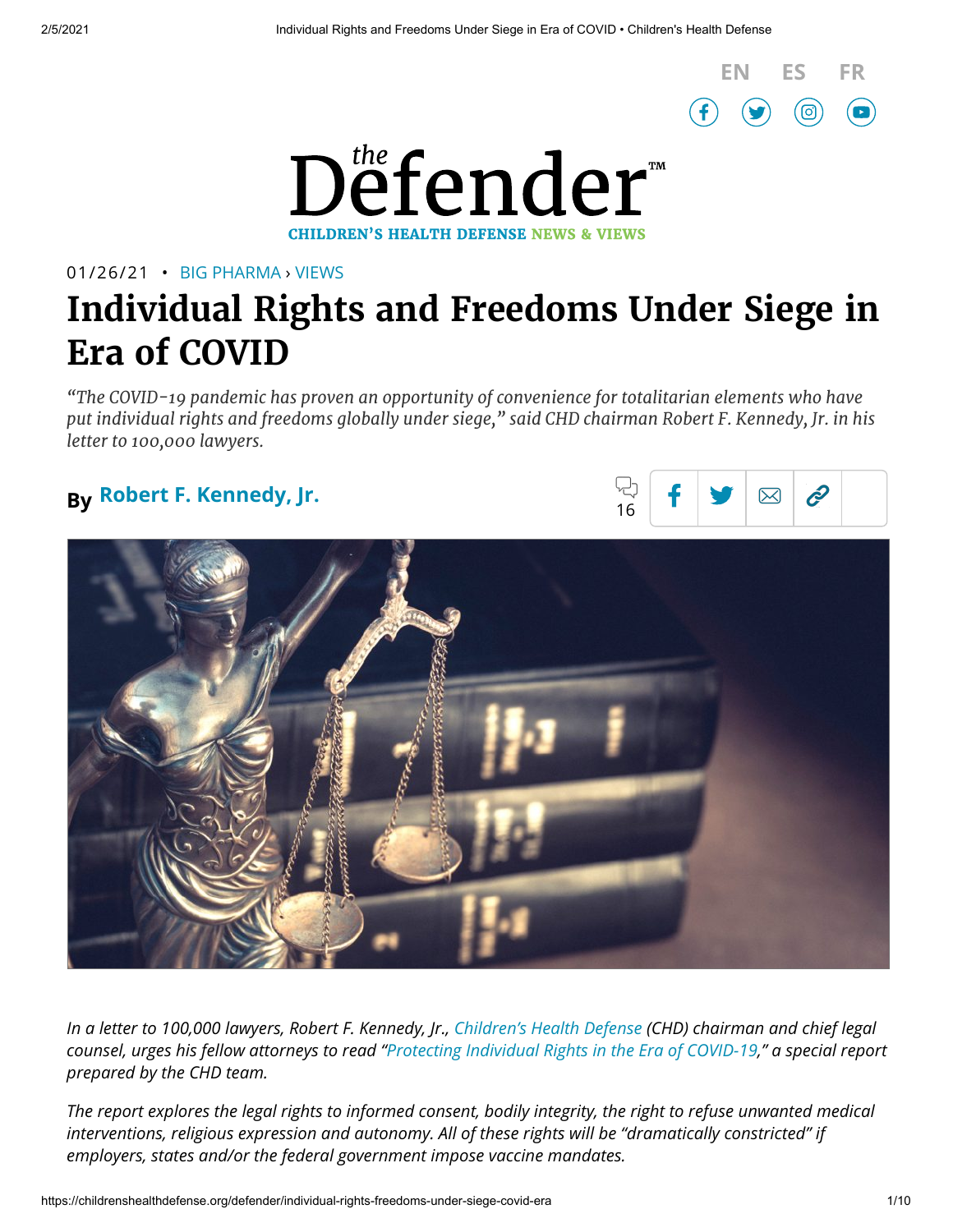Dear Colleague,

The COVID-19 pandemic has proven an opportunity of convenience for totalitarian elements who have put individual rights and freedoms globally under siege. A medical cartel composed of [pharmaceutical](https://childrenshealthdefense.org/defender_category/big-pharma) industry, government regulators, financial houses, and [telecom](https://childrenshealthdefense.org/defender_category/big-tech) and internet billionaires are systematically obliterating freedom of speech and assembly, religious worship, property rights, jury trial, due process, and — ultimately — America's exemplary democracy.

That's why I [am sending](https://childrenshealthdefense.org/wp-content/uploads/protecting-individual-rights-in-the-era-of-covid-19-ebook.pdf) you this new Special Report, "Protecting Individual Rights in the Era of COVID-19."

As a fellow lawyer who has practiced in our country's courts for more than 40 years, I am alarmed by the growing power of global corporations to overwhelm our justice system, obliterate our constitutional liberty, and destroy public health. Throughout my career as a litigator, law professor, public advocate and author, I have worked to hold corporate giants and government institutions accountable. My life's work has provided me with a unique perspective on our individual rights to clean air, clean water, unobstructed access to the commons, and our rights to make our own decisions about our bodies.

As chairman and chief legal counsel for [Children's](https://childrenshealthdefense.org/) Health Defense (CHD), I have now dedicated myself to protecting children's health by ending harmful environmental exposures to children, ending the exploding chronic disease epidemic that has debilitated over half of American kids born after 1989, and to holding those responsible accountable.

A 2006 Department of Health and Human Services (HHS) study found that 54% of America's children today have [chronic health](https://pubmed.ncbi.nlm.nih.gov/21570014/#:~:text=Results%3A%20An%20estimated%2043%25%20of,care%20need%2C%20a%201.6%20point) conditions — allergies, ADHD, autism, eczema, asthma, obesity, autoimmune conditions and more. When I was growing up, most of these conditions were rare or unknown. When I was a boy, I received three vaccines. Today, children receive 72 mandated doses of 16 vaccines, prior to age 18. A mountain of [peer-reviewed studies](https://childrenshealthdefense.org/wp-content/uploads/Vaxxed-Unvaxxed-Parts-I-XII.pdf) points to vaccines as the primary culprit in this public health calamity. That isn't stopping our health authorities from [mandating](https://childrenshealthdefense.org/seeking-justice/legal/legal-updates-for-new-york/#NY4) more hugely subsidized, shoddily tested, zero-liability vaccines for children. Our vaccine safety program falls [dangerously](https://childrenshealthdefense.org/news/congress-gets-vaccine-safety-project-details-including-actions-needed-for-sound-science-and-transparency/) short of what our children deserve.

The [COVID-19](https://childrenshealthdefense.org/defender/covid-19-vaccine-news) pandemic has allowed captive corporate regulators to hold the population hostage to justify the transfer of \$45 billion of taxpayer money to pharmaceutical companies to finance a gold rush of new vaccines.

#### **Protecting individual rights in the era of COVID-19 is essential**

I urge you to read this short legal dossier, "[Protecting](https://childrenshealthdefense.org/wp-content/uploads/protecting-individual-rights-in-the-era-of-covid-19-ebook.pdf) Individual Rights in the Era of COVID-19", with an open mind and to draw your own conclusion about the legal and ethical implications of one-size-fits-all vaccine [mandates](https://childrenshealthdefense.org/defender/vaccine-mandates-an-erosion-of-civil-rights-chd-e-book-available-now/) for zero-liability, heavily subsidized mandatory vaccines.

Current vaccine mandates now require most school children to receive between 50-75 shots just to attend school. A vaccine-injured child, or adult, cannot sue the healthcare provider or the vaccine producer — but rather must go to a rigged national injury [compensation](https://childrenshealthdefense.org/national-vaccine-injury-compensation-program/) program to sue the very government that ordered vaccine compliance in the first place. After studying this subject for years, I am more horrified than ever by the system's pervasive corruption.

Given existing federal legislation and judicial precedents, it is all but impossible to hold vaccine manufacturers or healthcare providers accountable for vaccine injury in the courts. Vaccine injuries are not rare — HHS's own studies show that the agency claims that injuries only occur with "1 in a million" vaccines is a mendacious canard. The true injury rate is actually 1 in every 39 [vaccines,](https://childrenshealthdefense.org/news/vaccine-injuries-ratio-one-for-every-39-vaccines-administered/) according to the Federal Agency for Health [Research](https://digital.ahrq.gov/ahrq-funded-projects/electronic-support-public-health-vaccine-adverse-event-reporting-system) Quality.